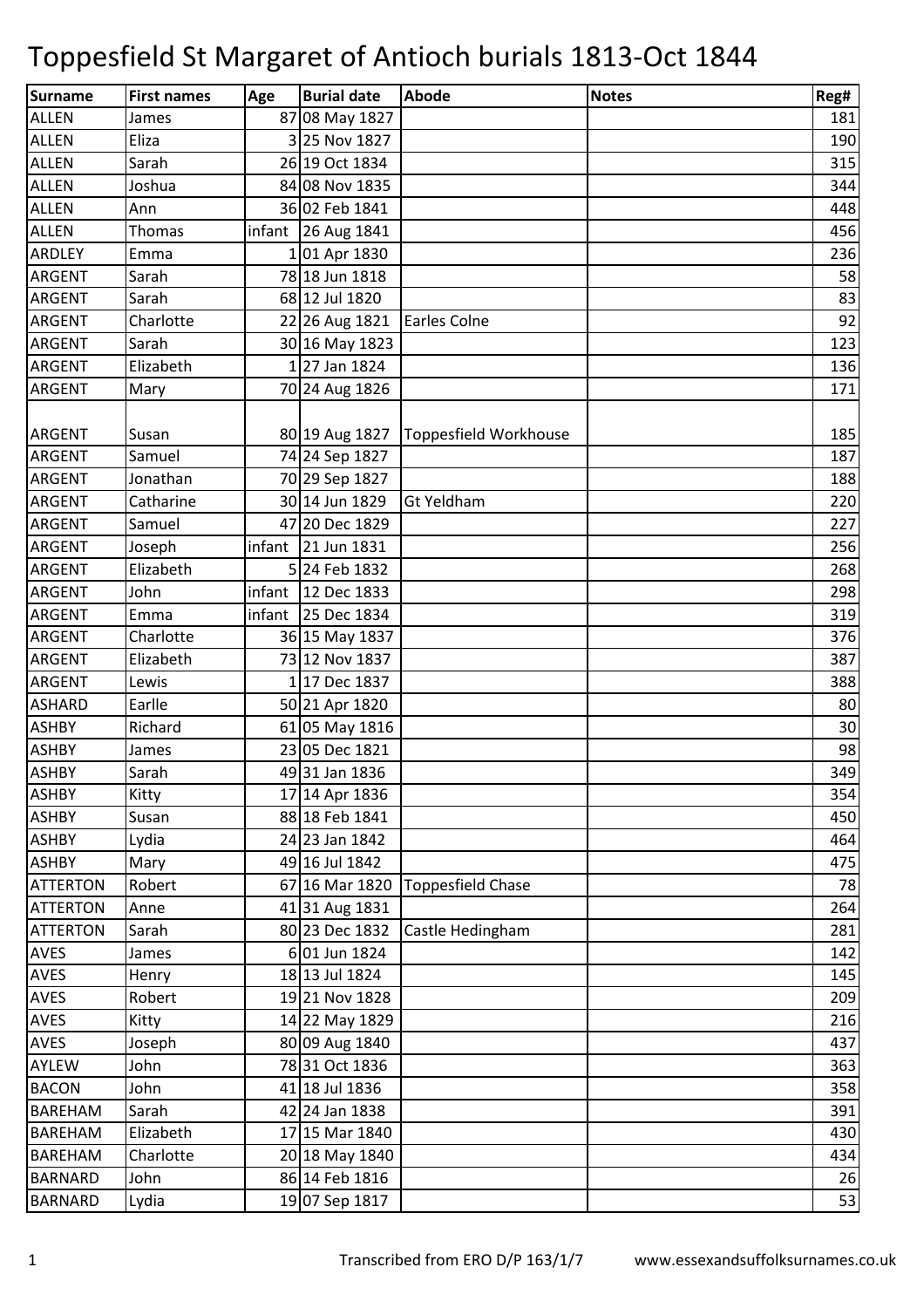| <b>Surname</b>  | <b>First names</b> | Age            | <b>Burial date</b>   | <b>Abode</b>                     | <b>Notes</b>                   | Reg# |
|-----------------|--------------------|----------------|----------------------|----------------------------------|--------------------------------|------|
| <b>BARNARD</b>  | James              | 2m             | 10 Oct 1819          |                                  |                                | 71   |
| <b>BARNARD</b>  | Samuel             | 9m             | 16 Nov 1821          |                                  |                                | 97   |
| <b>BARNARD</b>  | Mary               |                | 50 25 Sep 1822       |                                  |                                | 111  |
| <b>BARNARD</b>  | John               |                | 78 21 Dec 1823       |                                  |                                | 133  |
| <b>BARNARD</b>  | Ann                |                | 86 22 Jun 1825       |                                  |                                | 162  |
| <b>BARNARD</b>  | William            |                | infant   18 May 1834 |                                  |                                | 306  |
| <b>BARNARD</b>  | Thomas             |                | 57 28 May 1837       |                                  |                                | 378  |
| <b>BARNARD</b>  | Ann                |                | 22 09 Aug 1838       |                                  |                                | 400  |
| <b>BARNARD</b>  | Sarah              |                | 208 Feb 1839         |                                  |                                | 404  |
| <b>BARNARD</b>  | Sarah              | 6w             | 06 Aug 1841          |                                  |                                | 455  |
| <b>BARREL</b>   | Susan              | 3m             | 01 Oct 1816          |                                  |                                | 40   |
| <b>BARRELL</b>  | John               | 3m             | 21 Jul 1818          |                                  |                                | 59   |
| <b>BARRELL</b>  | Mary               |                | 42 10 Sep 1818       |                                  |                                | 61   |
| <b>BARRELL</b>  | Thomas             |                | 3 17 Jun 1832        |                                  |                                | 275  |
| <b>BASHAM</b>   | Susannah           |                | infant 30 Jun 1835   |                                  |                                | 330  |
| <b>BASHAM</b>   | George             |                | 1 15 Oct 1837        |                                  |                                | 384  |
| <b>BASHAM</b>   | George             |                | 205 Nov 1840         |                                  |                                | 445  |
| <b>BETTS</b>    | Sarah              |                | 37 05 Jun 1832       |                                  |                                | 273  |
| <b>BETTS</b>    | Robert             |                | 6 27 Jan 1833        |                                  |                                | 284  |
| <b>BETTS</b>    | Mary               |                | 14 19 Nov 1843       |                                  |                                | 490  |
| <b>BOWLS</b>    | Hannah             |                | 29 15 Sep 1819       |                                  |                                | 70   |
| <b>BOWLS</b>    | Elizabeth          | 1 <sub>m</sub> | 21 Oct 1819          |                                  |                                | 72   |
| <b>BRAGG</b>    | John               |                | 79 22 Sep 1840       |                                  |                                | 443  |
|                 |                    |                |                      |                                  | [Stone says d. 22 Nov, wife of |      |
| <b>BRASHER</b>  | Jane               |                | 38 30 Nov 1841       |                                  | Robert. ]                      | 461  |
| <b>BREWER</b>   | William John       |                | 16 28 Jun 1828       | <b>Toppesfield School</b>        |                                | 203  |
| <b>BREWER</b>   | Sarah              |                | 25 13 Aug 1834       |                                  |                                | 310  |
| <b>BREWER</b>   | Samuel             |                | 20 21 Jan 1835       |                                  |                                | 321  |
| <b>BROWN</b>    | Thomas             |                | 84 30 Oct 1816       |                                  |                                | 42   |
| <b>BROWN</b>    | Earlse             |                |                      | 92 22 May 1826 Toppesfield Chase |                                | 170  |
| <b>BROWN</b>    | Ann                | 3m             | 28 May 1829          | Stambourn                        |                                | 218  |
|                 |                    |                |                      |                                  | [Stone says d. 9 May, the      |      |
|                 |                    |                |                      |                                  | elder, age 70, same stone as   |      |
| <b>BURDER</b>   | Robert             |                | 77 09 May 1820       |                                  | son Robert ]                   | 82   |
|                 |                    |                |                      |                                  | [Stone says d. 20 Jan, the     |      |
|                 |                    |                |                      |                                  | younger, same stone as father  |      |
| <b>BURDER</b>   | Robert             |                | 61 30 Jan 1830       |                                  | Robert ]                       | 230  |
| <b>BURLEIGH</b> | Catharine          | infant         | 24 Sep 1824          |                                  |                                | 150  |
|                 |                    |                |                      |                                  | Daughter of John & Hannah      |      |
|                 |                    |                |                      |                                  | Burleigh. From plaque, not in  |      |
| <b>BURLEIGH</b> | Elizabeth          |                | 20 20 Oct 1832       |                                  | PRs. 3rd dtr.                  |      |
| <b>BURLEIGH</b> | <b>Betsey</b>      |                | 19 26 Oct 1832       |                                  |                                | 278  |
|                 |                    |                |                      |                                  | [Stone says d. 14 Aug, age 59, |      |
|                 |                    |                |                      |                                  | son of Wm B, same stone as     |      |
| <b>BURLEIGH</b> | William            |                | 58 20 Aug 1835       |                                  | father ]                       | 339  |
|                 |                    |                |                      |                                  | [Plaque says d. 3 Sep, age     |      |
| <b>BURLEIGH</b> | Hannah             |                | 19 09 Sep 1836       |                                  | 20,4th dtr John + Hannah       | 361  |
| <b>BUTCHER</b>  | Mary               |                | 24 12 Dec 1821       |                                  |                                | 99   |
| <b>BUTCHER</b>  | Eliza              |                | 8 26 Nov 1823        | <b>Great Yeldham</b>             |                                | 131  |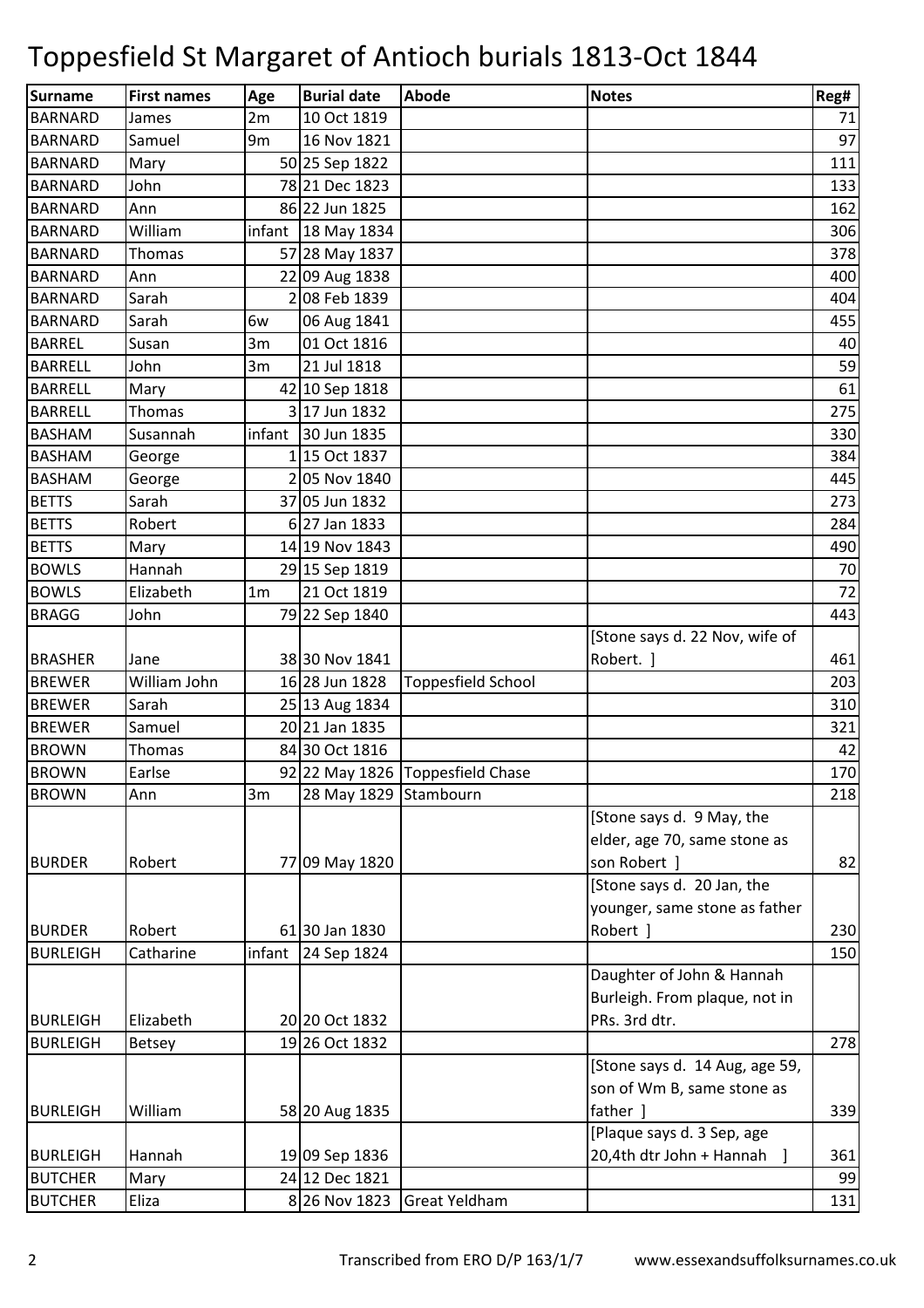| Surname          | <b>First names</b> | Age    | <b>Burial date</b>   | <b>Abode</b>      | <b>Notes</b> | Reg# |
|------------------|--------------------|--------|----------------------|-------------------|--------------|------|
| <b>BUTCHER</b>   | Hannah             |        | 75 31 Dec 1829       |                   |              | 228  |
| <b>BUTCHER</b>   | John               |        | 66 12 May 1830       |                   |              | 238  |
| <b>BYFORD</b>    | Mary               |        | 56 04 Jan 1823       |                   |              | 114  |
| <b>BYFORD</b>    | William            |        | 94 14 Nov 1835       |                   |              | 345  |
| <b>CHATTERS</b>  | Sarah              | 2w     | 18 Aug 1814          |                   |              | 16   |
| <b>CHATTERS</b>  | Henry              | 2d     | 30 Apr 1815          |                   |              | 21   |
| <b>CLARKE</b>    | William            |        | 75 07 Jul 1816       |                   |              | 34   |
| <b>CLEMENTS</b>  | John               |        | 10 26 Mar 1822       |                   |              | 103  |
| <b>CLEMENTS</b>  | Edward             |        | 66 02 Feb 1829       |                   |              | 210  |
| <b>CLEMENTS</b>  | Sarah Ann          |        | infant 20 Apr 1841   |                   |              | 452  |
| <b>CLEMENTS</b>  | Alice              |        | 70 18 Sep 1841       |                   |              | 459  |
| <b>COOK</b>      | William            |        | 68 16 Dec 1818       |                   |              | 66   |
| <b>COOK</b>      | Sarah              |        | 71 09 Dec 1832       |                   |              | 280  |
| <b>COOKE</b>     | John               |        | 9 03 Apr 1831        |                   |              | 252  |
| <b>COOTE</b>     | William            |        | 71 08 Dec 1818       | <b>Gt Yeldham</b> |              | 65   |
| <b>COOTE</b>     | Ann                |        | 70 28 Mar 1823       |                   |              | 120  |
| <b>COOTE</b>     | Ann                |        | 37 13 Mar 1825       |                   |              | 160  |
| <b>COOTE</b>     | Robert             |        | 41 18 Mar 1832       |                   |              | 269  |
| <b>COPSEY</b>    | George             |        | 84 31 Oct 1844       |                   |              | 504  |
| <b>CRACKNELL</b> | James              | infant | 03 Sep 1840          |                   |              | 439  |
| <b>CRANFIELD</b> | William            | 6m     | 28 Aug 1823          |                   |              | 129  |
| <b>CRESWELL</b>  | James              |        | 70 11 Aug 1816       |                   |              | 38   |
| <b>CROSS</b>     | Amelia             | 5m     | 19 Apr 1822          |                   |              | 105  |
| <b>CROSS</b>     | John               |        | 63 06 Oct 1822       |                   |              | 112  |
| <b>CROSS</b>     | Anna               | 13w    | 27 Jan 1825          |                   |              | 157  |
| <b>CROSS</b>     | Mary               |        | 84 20 Sep 1829       |                   |              | 225  |
| <b>CROSS</b>     | Robert             |        | 24 05 Apr 1833       |                   |              | 288  |
| <b>CROSS</b>     | Susan              | infant | 30 Jun 1835          |                   |              | 331  |
| <b>CROSS</b>     | Mary               |        | 41 19 Jul 1835       |                   |              | 335  |
| <b>CROSS</b>     | Thomas             |        | 48 27 Mar 1837       |                   |              | 372  |
| <b>CURTIS</b>    | Elizabeth          |        | 85 17 Jun 1818       | Sible Hedingham   |              | 57   |
| <b>DAINES</b>    | Hannah             |        | 2 18 Oct 1818        |                   |              | 63   |
| <b>DAINES</b>    | Sarah              |        | 5 13 Nov 1818        |                   |              | 64   |
| <b>DAINES</b>    | James              |        | 60 26 Dec 1821       |                   |              | 100  |
| <b>DAINES</b>    | Sarah              |        | 11 17 Jul 1823       |                   |              | 127  |
| <b>DAINES</b>    | Mary               |        | 73 12 Jan 1824       |                   |              | 134  |
| <b>DAINES</b>    | Mary               |        | 33 17 Feb 1824       |                   |              | 137  |
| <b>DAINES</b>    | Samuel             | infant | 01 Dec 1824          |                   |              | 151  |
| <b>DAINES</b>    | Susan              |        | 23 14 Feb 1830       |                   |              | 233  |
| <b>DAINES</b>    | Mary               |        | 21 15 Aug 1830       |                   |              | 241  |
| <b>DAINES</b>    | Thomas             |        | 23 28 Oct 1830       |                   |              | 244  |
| <b>DAINES</b>    | William            |        | 77 02 Jan 1833       |                   |              | 282  |
| <b>DAINES</b>    | John               |        | 38 25 Apr 1834       |                   |              | 305  |
| <b>DAINES</b>    | Elizabeth          |        | 15 07 Aug 1837       |                   |              | 379  |
| <b>DAINES</b>    | Eli                |        | infant 25 Mar $1838$ |                   |              | 394  |
| <b>DAINES</b>    | Sarah              |        | 84 31 Aug 1841       |                   |              | 457  |
| <b>DAINES</b>    | George             |        | 53 29 May 1842       |                   |              | 470  |
| <b>DAINES</b>    | Thomas             |        | 50 06 Nov 1842       |                   |              | 477  |
| <b>DAINES</b>    | Eleanor            |        | infant 27 Jan 1843   |                   |              | 479  |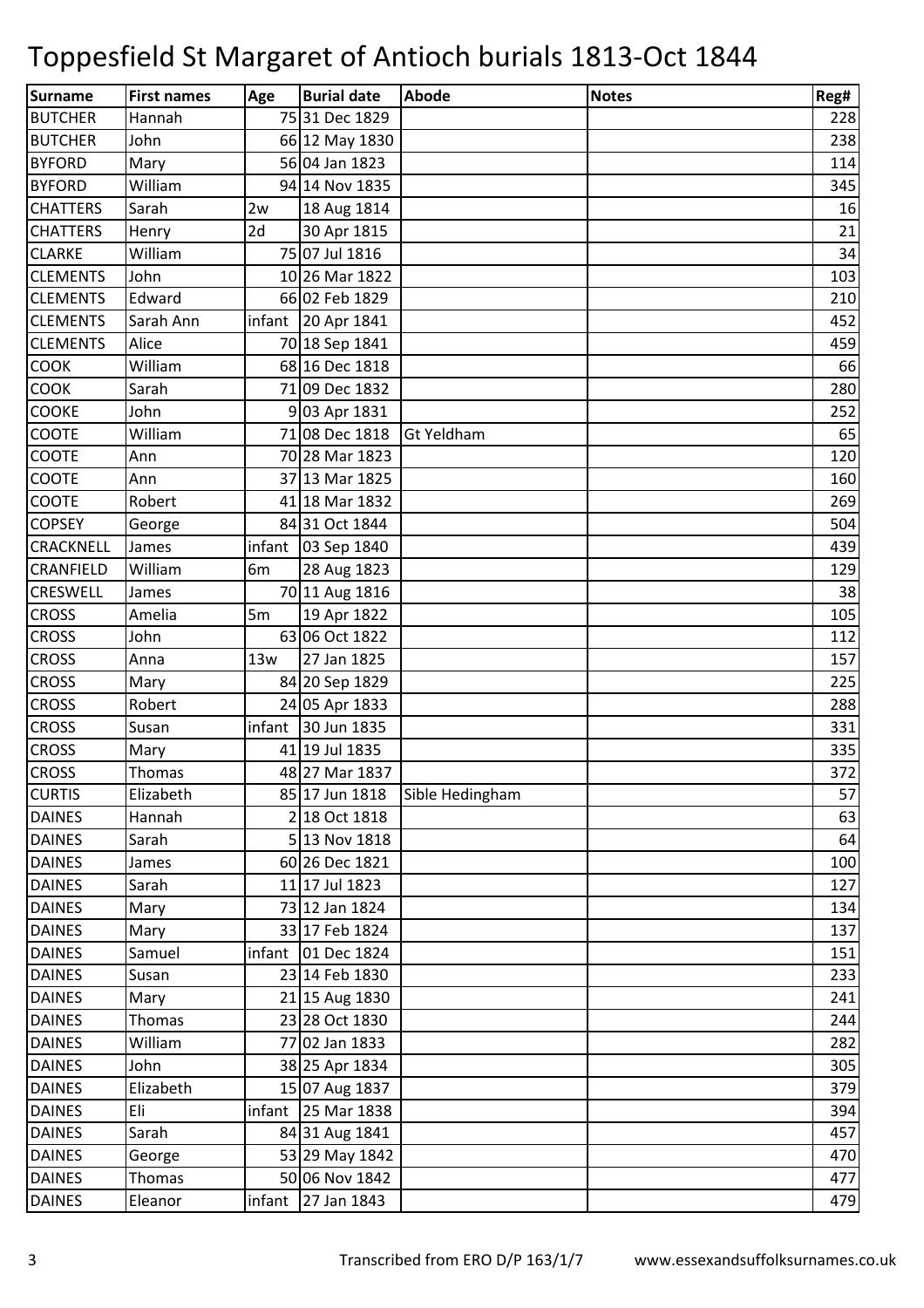| <b>Surname</b> | <b>First names</b>   | Age            | <b>Burial date</b>          | Abode                         | <b>Notes</b>                      | Reg#            |
|----------------|----------------------|----------------|-----------------------------|-------------------------------|-----------------------------------|-----------------|
|                |                      |                |                             | Bradfields Farm,              |                                   |                 |
| <b>DARBY</b>   | William              | 1 <sub>d</sub> | 13 Sep 1818                 | Toppesfield                   |                                   | 62              |
|                |                      |                |                             |                               | From stone, of Bradfields         |                 |
| <b>DARBY</b>   | Joseph               |                | 82 21 Jun 1834              |                               | Farm. Not in PRs.                 |                 |
|                |                      |                |                             |                               | Wife of Joseph Darcy. From        |                 |
|                |                      |                |                             |                               | same headstone as husband.        |                 |
| <b>DARBY</b>   | Sarah                |                | 80 09 Feb 1838              |                               | Not in PRs.                       |                 |
| <b>DAVEY</b>   | Walter               | 7 <sub>m</sub> | 23 Mar 1820                 | Sible Hedingham               |                                   | 79              |
|                | Edmund               |                |                             |                               |                                   |                 |
| <b>DAVEY</b>   | Kenyon               |                | 31 19 Apr 1842              |                               |                                   | 467             |
| <b>DAVISON</b> | William              | infant         | 03 Jun 1823                 |                               |                                   | 126             |
| <b>DAVISON</b> | Jemima               |                | 39 10 Aug 1823              |                               |                                   | 128             |
| <b>DAVISON</b> | Hannah               |                | 12 25 Apr 1828              |                               |                                   | 200             |
| <b>DAVISON</b> | Hannah               |                | 69 02 May 1832              |                               |                                   | 272             |
| <b>DAVISON</b> | John                 |                | 24 20 Aug 1837              |                               |                                   | 381             |
| <b>DAVISON</b> | John                 |                | 77 17 Dec 1840              |                               |                                   | 446             |
| <b>DAVY</b>    | <b>Charles Baker</b> |                | 2 26 Mar 1818               | Sible Hedingham               |                                   | 55              |
|                |                      |                |                             |                               | [Stone says d. 01 Nov which       |                 |
|                |                      |                |                             |                               | must be wrong, relict of Daniel   |                 |
|                |                      |                |                             |                               | of Coptford Hall, Little Barfield |                 |
| <b>DIXON</b>   | Mary                 |                | 72 08 May 1838 Gt Bardfield |                               |                                   | 395             |
| <b>DORKIN</b>  | Robert               | 2m             | 07 Jul 1816                 |                               |                                   | 33              |
| <b>DORKIN</b>  | Ann                  | 8m             | 09 Sep 1819                 |                               |                                   | 68              |
| <b>DORKIN</b>  | Joseph               |                | 42 14 Feb 1827              |                               |                                   | 179             |
| <b>DORKING</b> | Eliza                | infant         | 09 Nov 1827                 |                               |                                   | 189             |
| <b>DORKING</b> | Elizabeth            |                | 15 25 Feb 1829              |                               |                                   | 213             |
| <b>DORKING</b> | James                |                | 21 12 Aug 1829              |                               |                                   | 223             |
| <b>DORKING</b> | Samuel               | 6 <sub>m</sub> | 19 Dec 1830                 |                               |                                   | 246             |
| <b>DORKING</b> | Mary                 |                | 78 24 Dec 1830              |                               |                                   | 248             |
| <b>DORKING</b> | Elizabeth            |                | 21 27 Jun 1832              |                               |                                   | 276             |
| <b>DORKING</b> | William              |                | 80 31 Oct 1832              |                               |                                   | 279             |
| <b>DORKING</b> | Eliza                |                | infant 26 Feb 1835          |                               |                                   | 324             |
| <b>DORKING</b> | Phoebe               |                | 49 27 Mar 1836              |                               |                                   | 353             |
| <b>DORKING</b> | Marianne             |                | 15 10 Jun 1836              |                               |                                   | 355             |
| <b>DORKING</b> | Edward               |                | 20 24 Apr 1839              |                               |                                   | 409             |
| <b>DORKING</b> | Ann                  |                | 46 06 Feb 1841              |                               |                                   | 449             |
| <b>DORKING</b> | James                |                | 19 03 Mar 1844              |                               |                                   | 493             |
| <b>DOWSETT</b> | Edward               |                | 25 08 May 1814              |                               | Decline' in margin.               |                 |
| <b>DOWSETT</b> | Henry                |                | 10 26 Jun 1814              |                               | Decline' in margin.               | $\overline{11}$ |
| <b>DOWSETT</b> | Elizabeth            |                | 82 31 Jul 1814              | <b>Toppesfield near Hoses</b> |                                   | 15              |
| <b>DOWSETT</b> | Elizabeth            |                | 25 21 Dec 1814              |                               |                                   | 18              |
|                |                      |                |                             |                               |                                   |                 |
| <b>DOWSETT</b> | Charlotte            |                | 21 05 Nov 1817              |                               | Age overwritten and unclear.      | 54              |
| <b>DOWSETT</b> | Mary                 |                | 69 14 Dec 1823              |                               |                                   | 132             |
| <b>DOWSETT</b> | Ruth                 |                | 24 10 Aug 1828              |                               |                                   | 206             |
| <b>DOWSETT</b> | Ellen                |                | infant 01 Nov 1831          |                               |                                   | 265             |
| <b>DOWSETT</b> | Daniel               |                | 59 20 Feb 1834              |                               |                                   | 302             |
| <b>DOWSETT</b> | John                 |                | 44 17 Oct 1834              |                               |                                   | 314             |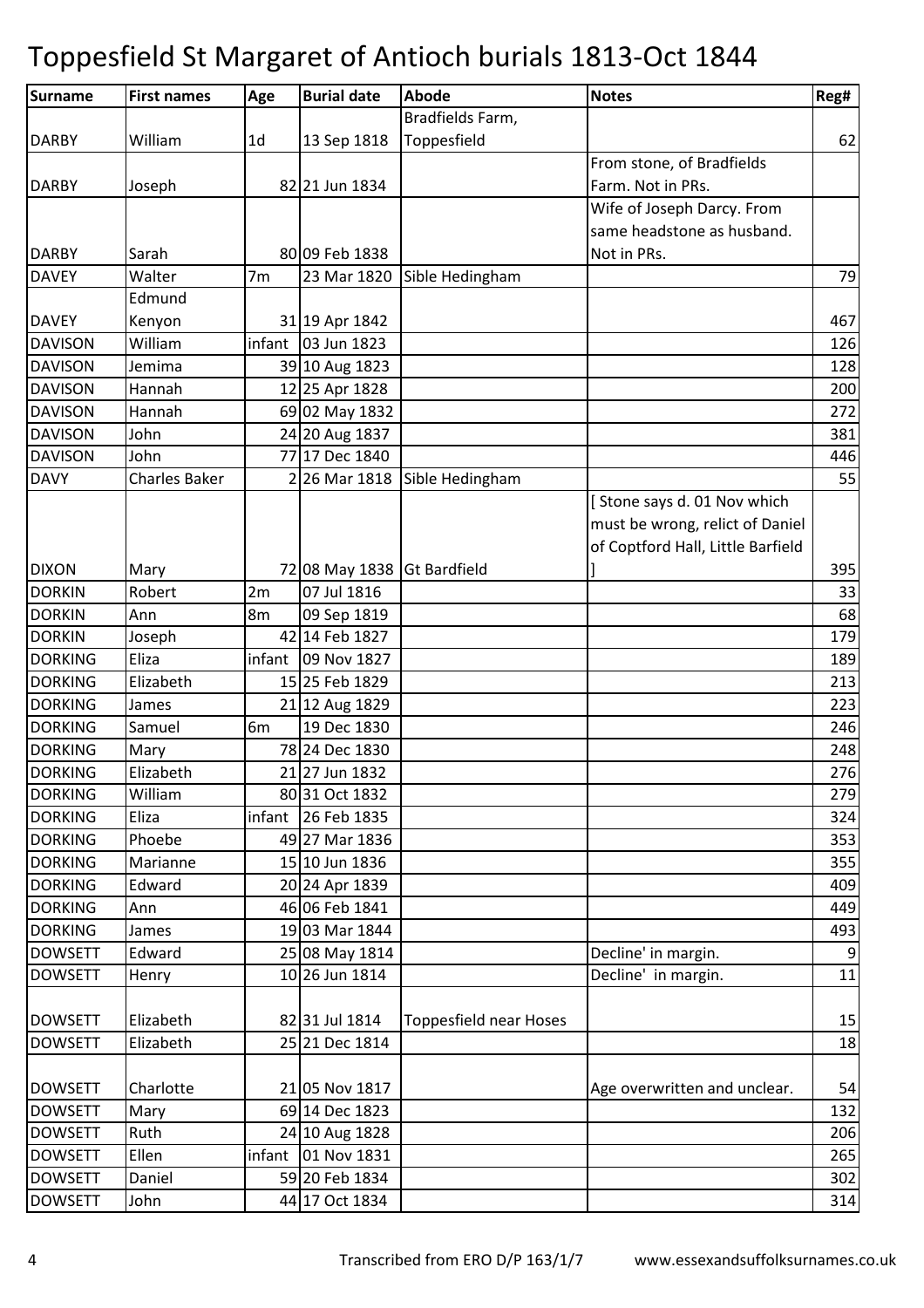| <b>Surname</b>  | <b>First names</b>  | Age    | <b>Burial date</b> | Abode                           | <b>Notes</b>                    | Reg# |
|-----------------|---------------------|--------|--------------------|---------------------------------|---------------------------------|------|
| <b>DOWSETT</b>  | Mary                |        | 57 19 Nov 1836     |                                 |                                 | 365  |
| <b>DOWSETT</b>  | Elizabeth           |        | 73 03 Feb 1837     |                                 |                                 | 370  |
| <b>DOWSETT</b>  | Elizabeth           |        | 72 27 Jan 1838     |                                 |                                 | 392  |
|                 |                     |        |                    |                                 | [Stone says d. 9 May, wife of   |      |
| <b>DOWSETT</b>  | Eliza               |        | 32 13 May 1839     |                                 | Robert ]                        | 411  |
| <b>DOWSETT</b>  | William             |        | 79 18 Jan 1840     |                                 |                                 | 428  |
| <b>DOWSETT</b>  | Susan               |        | 79 25 Aug 1840     |                                 |                                 | 438  |
| <b>DURANT</b>   | Eliza               | 3m     | 01 Aug 1821        |                                 |                                 | 91   |
| <b>DURANT</b>   | Lucy                | infant | 23 May 1823        |                                 |                                 | 125  |
| <b>EDWARDS</b>  | Lydia               |        | 90 27 Jan 1825     |                                 |                                 | 156  |
|                 |                     |        |                    |                                 |                                 |      |
| <b>ELEY</b>     | Elizabeth           |        | 42 23 Oct 1819     | <b>Toppesfield near Haxalls</b> |                                 | 73   |
|                 |                     |        |                    |                                 |                                 |      |
| <b>ELEY</b>     | Thomas              |        | 85 10 May 1830     |                                 | [Stone says of Hoses Farm ]     | 237  |
|                 |                     |        |                    |                                 | [Stone says d. 17 July, 2nd dtr |      |
|                 |                     |        |                    |                                 | of Thomas + Elizabeth of Hoses  |      |
|                 |                     |        |                    |                                 | Farm. Same stone as Frances     |      |
| <b>ELEY</b>     | Mary                |        | 52 21 Jul 1831     |                                 | Mary ]                          | 259  |
|                 |                     |        |                    |                                 |                                 |      |
|                 |                     |        |                    |                                 | [Stone says d. 19 Jan, 2nd dtr  |      |
|                 |                     |        |                    |                                 | of Thomas + Susan of Berwick    |      |
| <b>ELEY</b>     | <b>Frances Mary</b> |        | 227 Jan 1832       |                                 | Hall. Same stone as Mary. ]     | 267  |
| <b>ELEY</b>     | John                |        | 04 Apr 1832        |                                 |                                 | 271  |
|                 |                     |        |                    |                                 | [Stone says Alice, wife of      |      |
| <b>ELEY</b>     | Allice              |        | 82 07 Feb 1835     |                                 | Thomas of Hoses Farm ]          | 323  |
|                 |                     |        |                    |                                 |                                 |      |
|                 |                     |        |                    |                                 | [Stone says eldest dtr Thomas   |      |
| <b>ELEY</b>     | Alice               |        | 61 10 Sep 1839     |                                 | + Alice of Hoses Farm, age 62 ] | 417  |
| <b>ELEY</b>     | Sarah               | infant | 13 May 1840        |                                 |                                 | 433  |
| <b>ELEY</b>     | Elizabeth           |        | 44 09 Apr 1843     |                                 |                                 | 484  |
| <b>ELLIS</b>    | Marianne            |        | 1 18 Jan 1824      |                                 |                                 | 135  |
| <b>ELSDON</b>   | <b>Barbara</b>      |        | 76 08 Nov 1821     |                                 |                                 | 96   |
| <b>ELSDON</b>   | Joseph              |        | 87 18 Nov 1825     |                                 |                                 | 165  |
| <b>FINCH</b>    | Richard             |        | 67 03 Mar 1824     |                                 |                                 | 138  |
| <b>FINCH</b>    | Mary                |        | 81 02 Aug 1831     |                                 |                                 | 260  |
| <b>FIRMIN</b>   | Sarah               |        | 3 03 Jan 1822      |                                 |                                 | 101  |
| <b>FIRMIN</b>   | <b>Thomas</b>       |        | 47 06 Sep 1826     |                                 |                                 | 174  |
| <b>FIRMIN</b>   | Elizabeth           |        | 19 20 May 1844     |                                 |                                 | 497  |
|                 |                     |        |                    |                                 | [Stone says died in June, of    |      |
| <b>FREEBORN</b> | John                |        | 55 02 Jul 1825     |                                 | Cust Hall ]                     | 163  |
|                 |                     |        |                    |                                 |                                 |      |
|                 | George              |        |                    |                                 | [Stone says d. 25 Oct, age 4,   |      |
| <b>FREEBORN</b> | Augustus            |        | 330 Oct 1834       |                                 | son of George F of Cust Hall ]  | 317  |
|                 |                     |        |                    |                                 | From stone, not in PRs. Of Cust |      |
| <b>FREEBORN</b> | George              |        | 53 28 Feb 1835     |                                 | Hall.                           |      |
|                 |                     |        |                    |                                 |                                 |      |
|                 |                     |        |                    |                                 | From gravestone, not in PRs.    |      |
|                 |                     |        |                    |                                 | Age 85? Late of Cust Hall, same |      |
| <b>FREEBORN</b> | Arethusa            |        | * May 1841         |                                 | stone as husband John.          |      |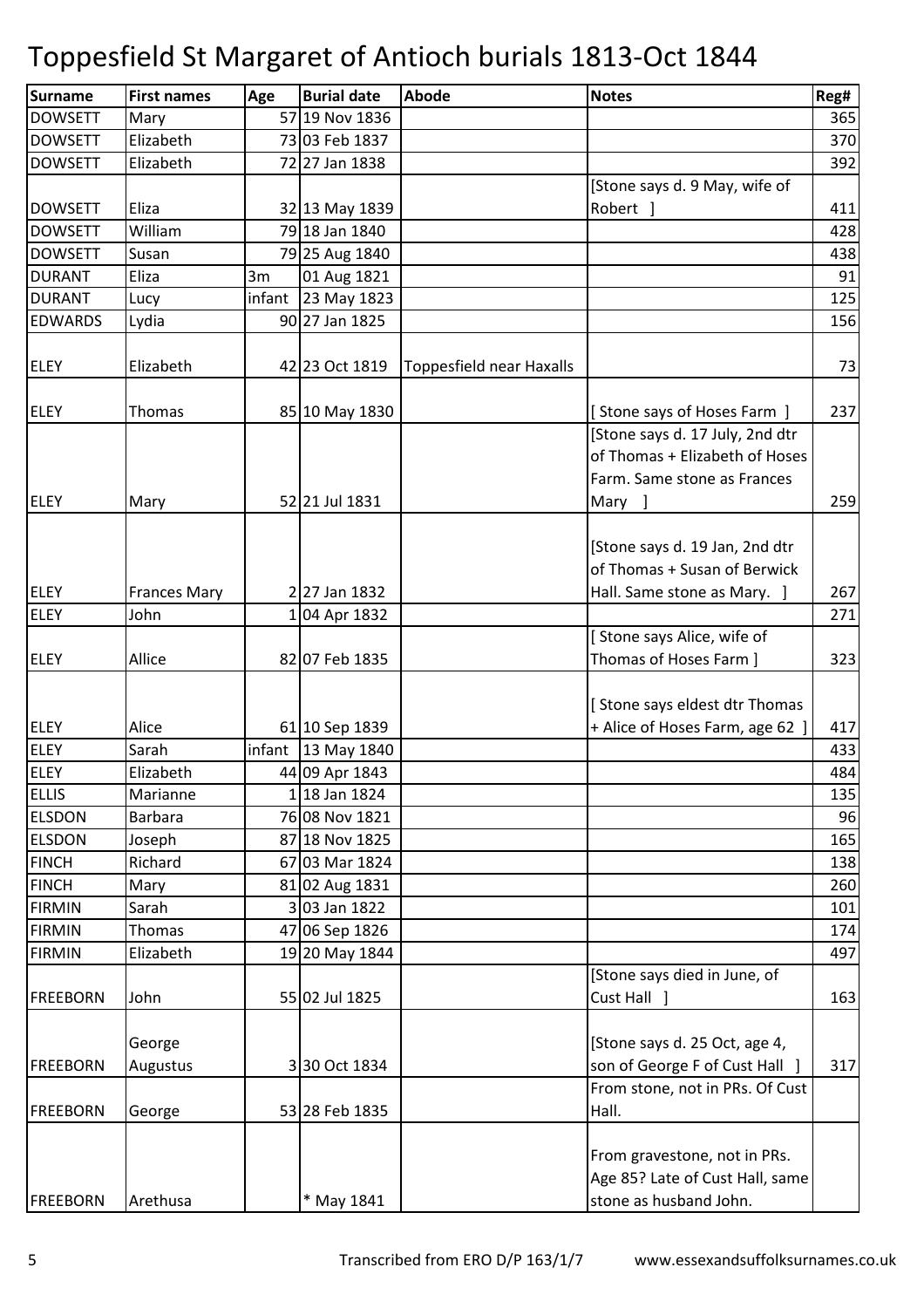| <b>Surname</b>                  | <b>First names</b> | Age                  | <b>Burial date</b>               | <b>Abode</b>                        | <b>Notes</b>                    | Reg#       |
|---------------------------------|--------------------|----------------------|----------------------------------|-------------------------------------|---------------------------------|------------|
|                                 |                    |                      |                                  |                                     | [Stone says d. 22 May, age 38,  |            |
|                                 |                    |                      |                                  |                                     | 2nd son of late John F of Cust  |            |
| <b>FREEBORN</b>                 | Charles            |                      | 37 28 May 1842 Finchingfield     |                                     | Hall ]                          | 469        |
| <b>FRENCH</b>                   | Robert             |                      | 10 23 Jun 1827                   |                                     |                                 | 183        |
| <b>FRENCH</b>                   | Emma               | 3w                   | 28 May 1829                      |                                     |                                 | 219        |
| <b>FRENCH</b>                   | Elizabeth          |                      | 1807 Feb 1834                    |                                     |                                 | 300        |
| <b>FRENCH</b>                   | Lydia              |                      | 19 03 Sep 1837                   |                                     |                                 | 382        |
| <b>FRENCH</b>                   | Eliza              |                      | 15 21 Apr 1839                   |                                     |                                 | 407        |
| <b>FRENCH</b>                   | Elizabeth          |                      | 50 19 Jan 1841                   |                                     |                                 | 447        |
|                                 |                    |                      |                                  |                                     |                                 |            |
| <b>FROST</b>                    | Robert             |                      | 77 10 Sep 1819                   | Toppesfield, Grays Green            |                                 | 69         |
|                                 |                    |                      |                                  |                                     |                                 |            |
| <b>GARWOOD</b>                  | William            |                      | 72 09 Mar 1828                   | Toppesfield Workhouse               |                                 | 194        |
| <b>GLADWELL</b><br><b>GRUBB</b> | James              |                      | 71 04 May 1827                   |                                     |                                 | 180        |
|                                 | Harriet            |                      | 12 12 Feb 1830                   |                                     |                                 | 232        |
| <b>GRUBB</b>                    | Samuel             |                      | 42 19 Sep 1835                   |                                     |                                 | 342        |
| <b>HALE</b><br><b>HALE</b>      | Sarah              |                      | 39 08 Oct 1826                   |                                     |                                 | 175        |
|                                 | Frances            |                      | 12 09 Nov 1837<br>20 03 Jun 1838 |                                     |                                 | 386        |
| <b>HALE</b><br><b>HALLS</b>     | Lucy               |                      | 48 21 Jan 1827                   |                                     |                                 | 398<br>178 |
| <b>HARDY</b>                    | James              |                      | 2 07 Jul 1814                    | Toppesfield Chaseway                |                                 | 13         |
| <b>HARDY</b>                    | Joseph             | 1 <sub>m</sub>       | 04 Aug 1816                      |                                     |                                 | 36         |
|                                 | Mary               |                      | 18 Jan 1817                      |                                     |                                 |            |
| <b>HARDY</b><br><b>HARDY</b>    | Joseph<br>Diana    | 9 <sub>m</sub><br>6w |                                  |                                     |                                 | 46<br>60   |
| <b>HARDY</b>                    |                    |                      | 19 Aug 1818<br>04 Feb 1821       | <b>Toppesfield Chase</b>            |                                 | 87         |
| <b>HARDY</b>                    | Mary Anne          | 3m                   | 43 23 Mar 1821                   |                                     |                                 | 89         |
| <b>HARDY</b>                    | Mary<br>John       |                      | 84 07 Jan 1823                   |                                     |                                 | 115        |
| <b>HARDY</b>                    | Thomas             |                      | 73 04 Apr 1823                   |                                     |                                 | 121        |
| <b>HARDY</b>                    | Joseph             |                      | 66 09 Dec 1824                   |                                     |                                 | 152        |
|                                 | Eliza              |                      | 16 22 Oct 1826                   |                                     |                                 |            |
| <b>HARDY</b>                    |                    |                      |                                  |                                     |                                 | 176        |
| <b>HARDY</b>                    | John               |                      | 71 04 Apr 1828                   | Toppesfield Workhouse               |                                 | 197        |
| <b>HARDY</b>                    | Sarah              |                      | 47 12 Oct 1828                   |                                     |                                 | 207        |
| <b>HARDY</b>                    | Mary Anne          |                      | 9 18 Mar 1830                    | Sible Hedingham                     |                                 | 234        |
| <b>HARDY</b>                    | Jane               |                      | 45 04 Jul 1830                   |                                     |                                 | 239        |
| <b>HARDY</b>                    | John               |                      | 85 01 Aug 1830                   |                                     |                                 | 240        |
| <b>HARDY</b>                    | Josiah             |                      | 11 16 Jan 1833                   |                                     |                                 | 283        |
| <b>HARDY</b>                    | Margaret           |                      | 77 21 Jul 1833                   |                                     |                                 | 292        |
| <b>HARDY</b>                    | Hannah             |                      | 46 10 Apr 1835                   |                                     |                                 | 328        |
| <b>HARDY</b>                    | Mary               |                      | 25 31 Jan 1837                   |                                     |                                 | 369        |
| <b>HARDY</b>                    | Mary               |                      | 85 08 Apr 1837                   |                                     |                                 | 373        |
| <b>HARDY</b>                    | John               |                      | 66 13 Sep 1839                   |                                     |                                 | 419        |
|                                 |                    |                      |                                  |                                     | Wife of Joseph. 'Scarlet fever' |            |
| <b>HARRINGTON</b>               | Lydia              |                      | 01 Jul 1813                      | Grays Green, Toppesfield in margin. |                                 | 4          |
| <b>HARRINGTON</b>               | Elizabeth          |                      | 33 30 May 1816                   | Weathersfield                       |                                 | 32         |
| <b>HARRINGTON</b>               | Phebe              |                      | 76 22 Nov 1820                   |                                     |                                 | 86         |
| <b>HARRINGTON</b>               | Thomas             |                      | 64 01 Mar 1821                   |                                     |                                 | 88         |
| <b>HARRINGTON</b>               | David              | 12w                  | 10 Jan 1827                      |                                     |                                 | 177        |
| <b>HARRINGTON</b>               | Marianne           |                      | 11 12 Apr 1840                   |                                     |                                 | 431        |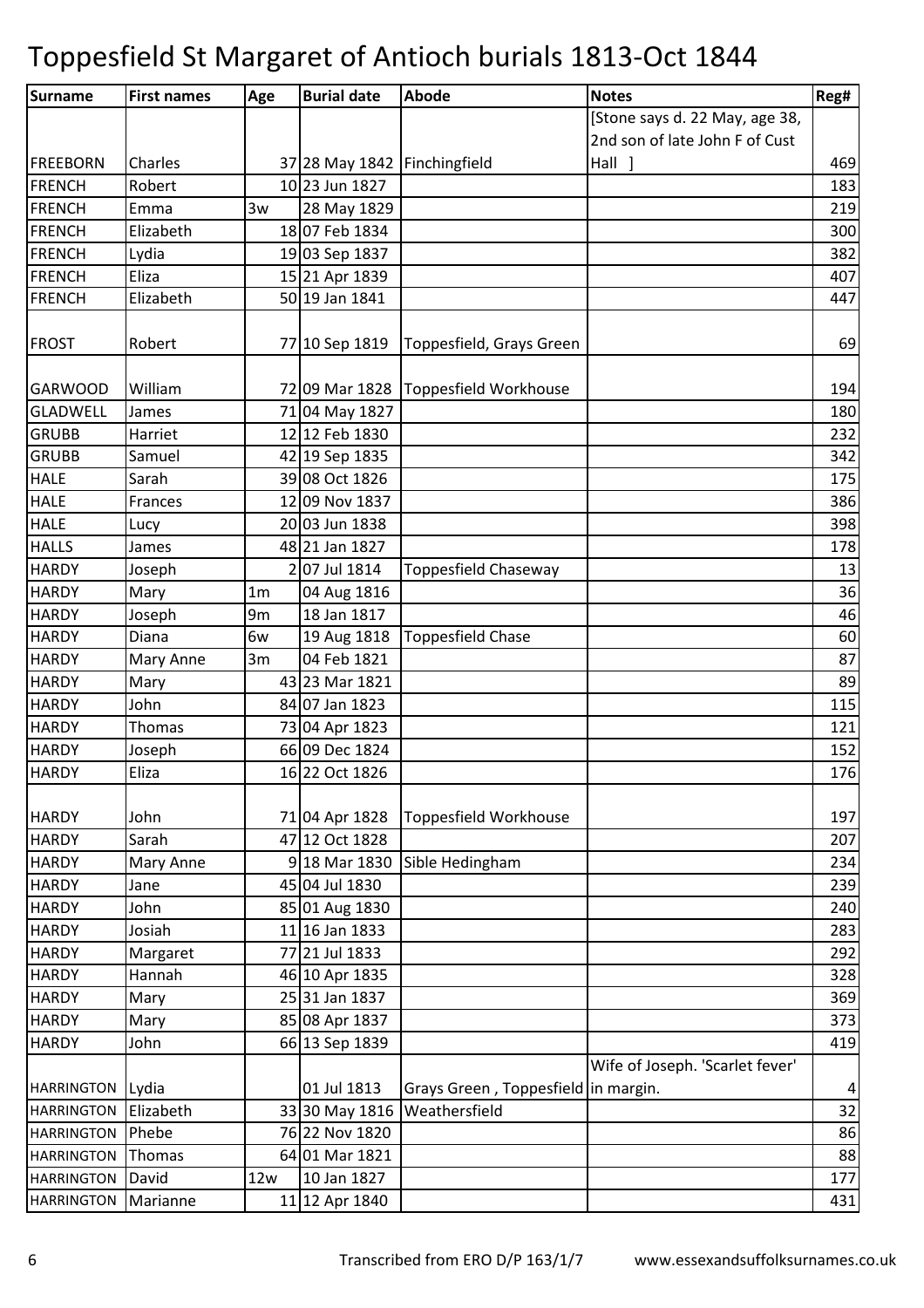| <b>Surname</b>    | <b>First names</b> | Age | <b>Burial date</b>   | Abode                          | <b>Notes</b>                     | Reg# |
|-------------------|--------------------|-----|----------------------|--------------------------------|----------------------------------|------|
| <b>HARRINGTON</b> | Lydia              |     | 6 11 Mar 1841        |                                |                                  | 451  |
|                   |                    |     |                      |                                |                                  |      |
| <b>HARRIS</b>     | Samuel             |     | 38 21 Feb 1825       | <b>Toppesfield Workhouse</b>   |                                  | 159  |
| <b>HART</b>       | Samuel             |     | 74 17 May 1833       |                                |                                  | 289  |
| <b>HARTLEE</b>    | Charlotte          |     | 14 28 Apr 1837       |                                |                                  | 374  |
|                   |                    |     |                      | Toppesfield near               |                                  |      |
| <b>HASELER</b>    | Laura              | 13w | 26 Sep 1813          | Gainsfords                     | Daughter of George and Sarah.    | 6    |
|                   |                    |     |                      | Toppesfield near               |                                  |      |
| <b>HASELER</b>    | Sarah              |     | 33 26 Jan 1814       | Gainsfords                     | Decline' in margin.              | 7    |
|                   |                    |     |                      | Toppesfield near               |                                  |      |
| <b>HASELER</b>    | Sarah              |     | 1 18 Jul 1814        | Gainsfords                     | Scalded to death' in margin.     | 14   |
| <b>HASELER</b>    | John               |     | 37 15 Feb 1823       |                                |                                  | 119  |
| <b>HESTLER</b>    | Charlotte          |     | 49 06 Jul 1842       |                                | [With Haseler ?].                | 474  |
|                   |                    |     |                      |                                | [Stone says d. 8 Jun, same       |      |
| <b>HILLS</b>      | <b>Thomas</b>      |     | 42 14 Jun 1835       |                                | stone as Harry ]                 | 329  |
|                   |                    |     |                      |                                | [Stone says d. 14 Jan, same      |      |
| <b>HILLS</b>      | Harry              |     | 16 20 Jan 1837       |                                | stone as father Thomas           | 368  |
|                   |                    |     |                      |                                | [Stone says d. 1 April, age 83,  |      |
|                   |                    |     |                      |                                | same stone as maiden sister      |      |
| <b>HOWLETT</b>    | Mary               |     | 84 20 Apr 1815       | Castle Hedingham               | Martha ]                         | 20   |
|                   |                    |     |                      |                                | [Stone says d. 28 Nov, age 81,   |      |
|                   |                    |     |                      |                                | same stone as maiden sister      |      |
| <b>HOWLETT</b>    | Martha             |     | 82 04 Dec 1815       | Castle Hedingham               | Mary ]                           | 25   |
| <b>HURREY</b>     | Robert             |     | 22 01 Aug 1840       |                                |                                  | 436  |
| <b>HURRY</b>      | John               | 2m  | 09 May 1813          | Sible Hedingham                |                                  | 2    |
|                   |                    |     |                      |                                | Wife of Jms. Hurry. 'Decline' in |      |
| <b>HURRY</b>      | Anne               |     |                      | 33 25 May 1813 Sible Hedingham | margin.                          | 3    |
| <b>HURRY</b>      | Mary               |     | 49 16 Apr 1842       |                                |                                  | 466  |
| <b>INCH</b>       | Elizabeth          |     | 14 07 Oct 1838       |                                |                                  | 401  |
| <b>JACKSON</b>    | Jane Page          |     | 3 01 Oct 1820        |                                |                                  | 85   |
| <b>JOHNSON</b>    | Susan              | 2m  | 20 Oct 1816          |                                |                                  | 41   |
| <b>KEMBALL</b>    | Ellen Susan        | 18m | 01 Mar 1835          |                                | [For Kemble ?].                  | 325  |
| <b>KEMP</b>       | Samuel             |     | 30 19 Aug 1834       |                                |                                  | 312  |
| <b>KEMP</b>       | Henry              |     | infant 27 Mar $1836$ |                                |                                  | 352  |
| <b>KEMP</b>       | Lydia              |     | 23 19 Jan 1837       |                                |                                  | 367  |
| <b>KEMP</b>       | Sarah              |     | 68 10 Sep 1839       |                                |                                  | 418  |
| <b>KEMP</b>       | Joseph             |     | 11 29 May 1844       |                                |                                  | 498  |
| <b>KEMP</b>       | Hannah             |     | 44 21 Jun 1844       |                                |                                  | 499  |
| <b>KEMP</b>       | Eliza              |     | 9 01 Oct 1844        |                                |                                  | 502  |
| <b>KENYON</b>     | William            |     | 76 24 Jan 1819       |                                | [Stone says d. 17 July? ]        | 67   |
| <b>KENYON</b>     | Sarah              |     | 83 25 Sep 1830       |                                |                                  | 243  |
| <b>KEYS</b>       | James              |     | 101 Mar 1838         |                                |                                  | 393  |
| <b>KEYS</b>       | Harriet            |     | 16 22 Jul 1838       |                                |                                  | 399  |
| <b>KING</b>       | John               |     | 50 01 Oct 1829       |                                |                                  | 226  |
| <b>KING</b>       | William            |     | 23 05 Jul 1835       |                                |                                  | 332  |
| <b>KING</b>       | Hannah             |     | 21 28 Jul 1835       |                                |                                  | 337  |
| <b>KING</b>       | Ann                |     | 65 29 Apr 1840       |                                |                                  | 432  |
| LAIZELL           | Samuel             |     | 21 09 Nov 1841       |                                |                                  | 460  |
| LAIZELL           | Eliza              |     | 4 28 Feb 1843        |                                |                                  | 480  |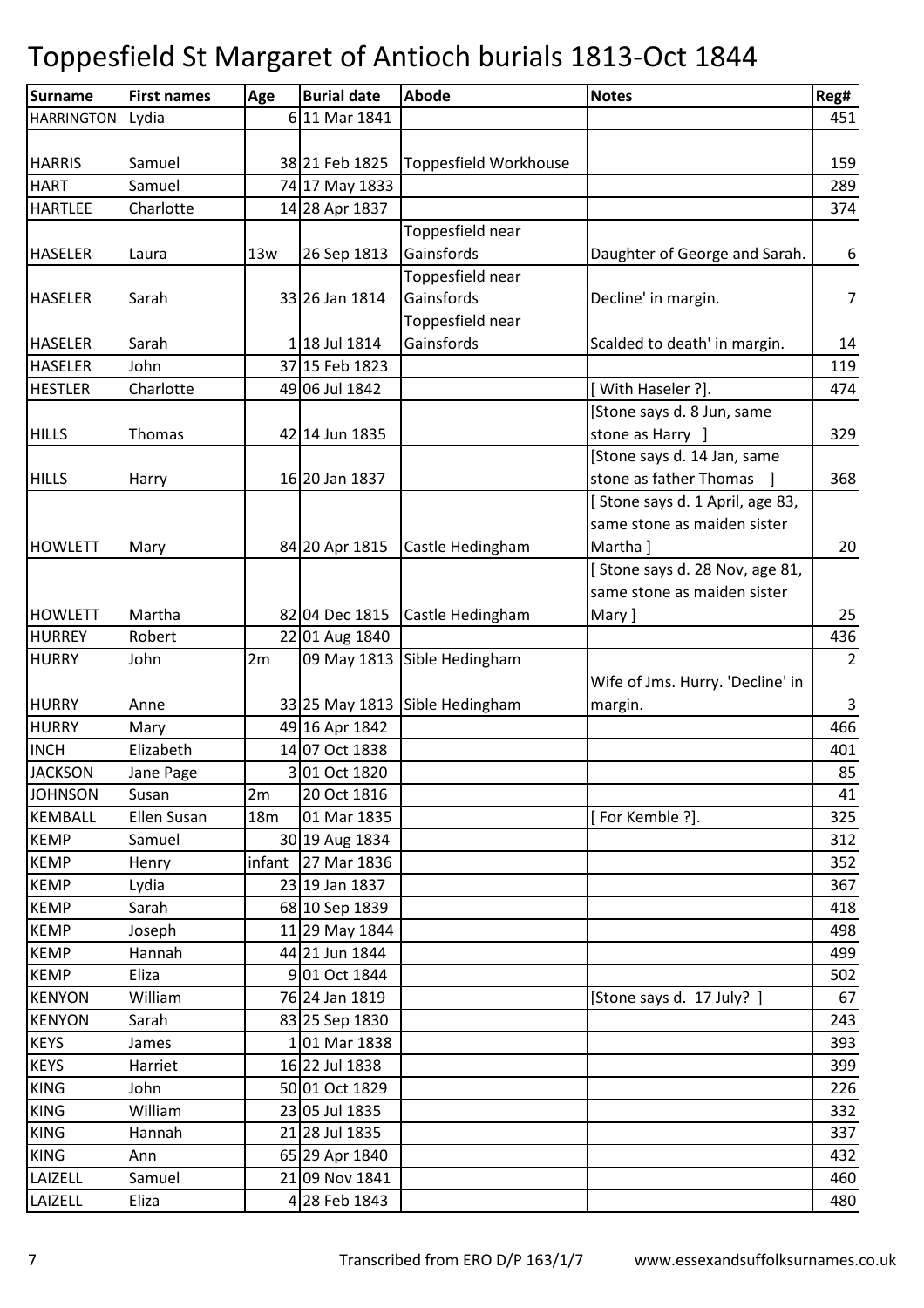| Surname          | <b>First names</b> | Age    | <b>Burial date</b> | Abode                  | <b>Notes</b>                 | Reg# |
|------------------|--------------------|--------|--------------------|------------------------|------------------------------|------|
| LAIZELL          | Mary Ann           |        | 20 12 Mar 1843     |                        |                              | 481  |
| <b>LANCASTER</b> | Elizabeth          |        | 77 27 Jun 1829     |                        |                              | 221  |
| LAWRENCE         | Joshua             |        | 7 10 Dec 1825      |                        |                              | 166  |
| <b>LAWRENCE</b>  | Abraham            |        | 5 10 Dec 1825      |                        |                              | 167  |
| LAWRENCE         | John               |        | 75 10 Apr 1829     |                        |                              | 214  |
| LAWRENCE         | Thomas             | infant | 20 Jul 1839        |                        |                              | 415  |
| <b>LETCH</b>     | Sarah              |        | 78 10 Dec 1839     |                        |                              | 426  |
|                  |                    |        |                    |                        | [Stone says d.3 Dec, age 42, |      |
| <b>LETCH</b>     | Elizabeth          |        | 41 10 Dec 1839     |                        | wife of Humphrey. ]          | 427  |
| <b>LETCH</b>     | Francis            |        | 82 14 Sep 1840     |                        |                              | 442  |
| LEWSEY           | Elizabeth          |        | 27 25 Oct 1815     |                        |                              | 24   |
| <b>LEWSEY</b>    | William            |        | 38 26 Jan 1817     |                        |                              | 47   |
| LEWSEY           | John               |        | 11 02 Apr 1818     |                        |                              | 56   |
| LEWSEY           | Mary               |        | 83 16 Dec 1824     |                        |                              | 154  |
| LEWSEY           | Elizabeth          |        | 60 22 Dec 1830     |                        |                              | 247  |
| <b>LEWSEY</b>    | John               |        | 80 01 Apr 1835     |                        |                              | 327  |
| <b>LEWSY</b>     | Elizabeth          |        | 27 09 Jun 1814     | Toppesfield Chaseway   | Decline' in margin.          | 10   |
| <b>LINSELL</b>   | Sarah Ann          | infant | 16 Oct 1821        |                        |                              | 94   |
| <b>MALT</b>      | Robert             |        | 73 08 Feb 1830     |                        |                              | 231  |
| <b>MANNING</b>   | Caroline           |        | 1 29 May 1831      |                        |                              | 255  |
| <b>MARSH</b>     | Elizabeth          | infant | 09 May 1824        |                        |                              | 140  |
| <b>MARSH</b>     | Edward             | infant | 13 May 1824        |                        |                              | 141  |
| <b>MARSH</b>     | Lydia              |        | 309 Dec 1827       |                        |                              | 191  |
| <b>MARSH</b>     | Isaac              |        | 22 13 Sep 1829     |                        |                              | 224  |
| <b>MARSH</b>     | Mary               |        | 12 10 Mar 1833     |                        |                              | 285  |
| <b>MARSH</b>     | Elizabeth          |        | 51 31 Jan 1835     | <b>Ridgwell Norton</b> |                              | 322  |
| <b>MARSH</b>     | Ellenaor           |        | 2 19 Jul 1835      |                        |                              | 334  |
| <b>MARSH</b>     | Isaac              |        | 69 14 Feb 1837     |                        |                              | 371  |
| <b>MARSH</b>     | William            | infant | 09 Oct 1839        | Sible Hedingham        |                              | 421  |
| <b>MARTIN</b>    | Fanny              |        | 57 09 Jul 1825     |                        |                              | 164  |
| <b>MARTIN</b>    | Mary               |        | 32 26 Dec 1830     |                        |                              | 249  |
| <b>MARTIN</b>    | George             |        | 62 04 Jun 1834     |                        |                              | 308  |
| <b>MAYEW</b>     | Hannah             |        | 90 03 Feb 1825     | <b>Gt Yeldham</b>      | [For Mayhew ?].              | 158  |
| <b>MAYNARD</b>   | Edward             |        | 35 16 Mar 1839     |                        |                              | 406  |
| <b>MAYNARD</b>   | Ann                |        | 65 11 Sep 1841     |                        |                              | 458  |
| <b>MEAD</b>      | William Mihill     |        | 1 18 Oct 1821      |                        |                              | 95   |
| <b>MEAD</b>      | Rachel             |        | 76 16 Jan 1823     |                        |                              | 116  |
| <b>MEGGS</b>     | Hannah             |        | 65 24 Jan 1822     |                        |                              | 113  |
| <b>MEGGS</b>     | Benjamin           |        | 75 03 Feb 1829     |                        |                              | 212  |
| <b>MIDSON</b>    | Samuel             |        | 40 09 May 1817     |                        |                              | 49   |
| <b>MIDSON</b>    | Anne               |        | 72 08 Jun 1817     | Stambourn              |                              | 50   |
|                  |                    |        |                    | Thurstons Farm,        |                              |      |
| <b>MIDSON</b>    | Isaac              |        | 19 26 Aug 1817     | Toppesfield            |                              | 51   |
| <b>MIDSON</b>    | Hannah             |        | 53 22 Jan 1825     | Weathersfield          |                              | 155  |
| <b>MIDSON</b>    | Isaac              |        | 8 27 Apr 1841      |                        |                              | 453  |
| <b>MITSON</b>    | Thomas             |        | 70 24 Jan 1838     |                        |                              | 390  |
|                  |                    |        |                    |                        | Stone says d.16 Nov, as      |      |
| <b>MITSON</b>    | Elizabeth          |        | 69 24 Nov 1838     | Wethersfield           | Metson, wife of Robert ]     | 402  |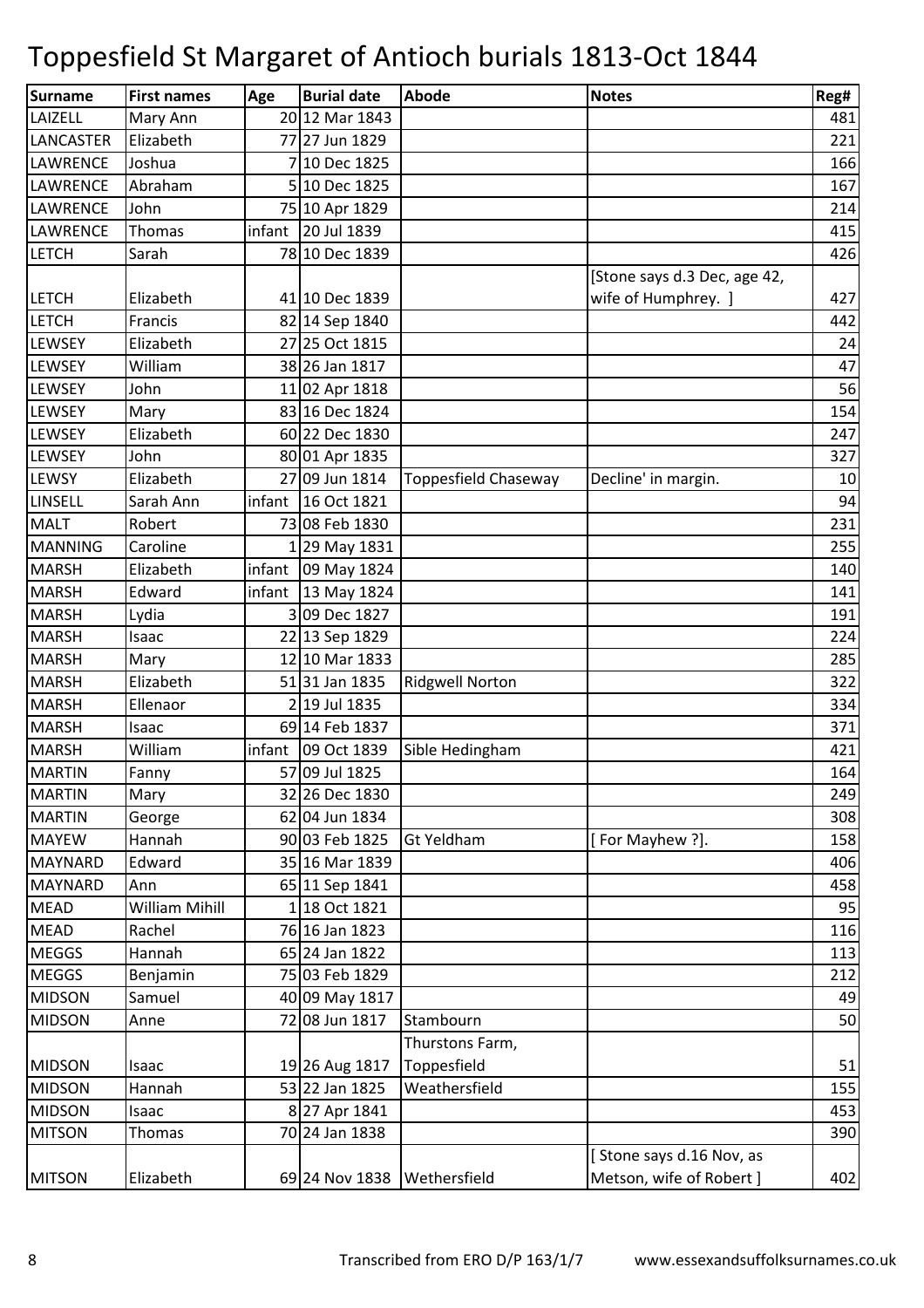| Surname         | <b>First names</b> | Age            | <b>Burial date</b>   | Abode                 | <b>Notes</b>                   | Reg# |
|-----------------|--------------------|----------------|----------------------|-----------------------|--------------------------------|------|
|                 |                    |                |                      |                       | [Stone says d. 20 Nov, age 70? |      |
| <b>MITSON</b>   | Robert             |                | 76 24 Nov 1838       | Wethersfield          |                                | 403  |
| <b>MITSON</b>   | Thomas             |                | 3 02 May 1839        | Finchingfield         |                                | 410  |
| <b>MUMFORD</b>  | Joseph             |                | infant $16$ Aug 1835 |                       |                                | 338  |
| <b>NEWCOMB</b>  | Hannah             |                | 72 17 May 1829       |                       |                                | 215  |
| <b>NEWMAN</b>   | George             |                | 11 07 Oct 1814       | Ridgewell             |                                | 17   |
| <b>NEWMAN</b>   | Joseph             |                | 121 Mar 1833         |                       |                                | 286  |
| <b>NEWMAN</b>   | Joseph             | infant         | 13 May 1838          |                       |                                | 397  |
| <b>OFFORD</b>   | Helen              |                | 206 Apr 1816         |                       |                                | 28   |
| <b>OFFORD</b>   | Hannah             | 5m             | 02 Sep 1816          |                       |                                | 39   |
|                 |                    |                |                      |                       | Stone says d. 14 Sep, wife of  |      |
| <b>OFFORD</b>   | Sarah              |                | 80 20 Sep 1821       |                       | Thomas ]                       | 93   |
| <b>OFFORD</b>   | Magdalene          |                | 35 06 Apr 1824       |                       |                                | 139  |
| <b>OFFORD</b>   | Elizabeth          |                | 38 06 Jan 1828       |                       |                                | 192  |
|                 |                    |                |                      |                       |                                |      |
| <b>OFFORD</b>   | Thomas             |                | 84 17 Feb 1836       | Little Waltham, Essex | [Stone says d. 11 Feb, Miller] | 350  |
| PAGE            | Joseph             |                | 120 Feb 1817         |                       |                                | 48   |
| <b>PANNEL</b>   | Mary               |                | 30 08 Aug 1816       | Stambourn             |                                | 37   |
| <b>PANNEL</b>   | Anne               |                | 19 06 Jul 1831       |                       |                                | 257  |
| <b>PANNEL</b>   | Charles            | infant         | 17 Aug 1834          |                       |                                | 311  |
| <b>PANNEL</b>   | William            |                | 79 28 Sep 1834       |                       |                                | 313  |
| <b>PANNEL</b>   | Elizabeth          |                | 53 04 Oct 1840       | Finchingfield         |                                | 444  |
| <b>PANNEL</b>   | Ann                |                | 56 12 Jul 1844       |                       |                                | 500  |
|                 |                    |                |                      | Robins Hoods End,     |                                |      |
| <b>PANNELL</b>  | William            | 7m             | 27 Jun 1824          | Finchingfield         |                                | 143  |
| PANNELL         | Samuel             | 6 <sub>m</sub> | 15 Mar 1825          |                       |                                | 161  |
| <b>PANNELL</b>  | Ann                |                | 55 13 Mar 1828       |                       |                                | 195  |
| <b>PANNELL</b>  | Elizabeth          |                | 19 14 Dec 1830       | Finchingfield         |                                | 245  |
| <b>PANNELL</b>  | Lydia              |                | 18 24 Mar 1833       | Finchingfield         |                                | 287  |
| <b>PANNELL</b>  | Hannah             |                | 78 08 Jan 1834       |                       |                                | 299  |
| PANNELL         | Mary               |                | 19 08 Jul 1835       |                       |                                | 333  |
| PANNELL         | John               | infant         | 09 Sep 1835          |                       |                                | 341  |
| PANNELL         | Elizabeth          |                | 16 14 Aug 1836       | Finchingfield         |                                | 359  |
| <b>PANNELL</b>  | George             |                | infant 21 Aug $1836$ |                       |                                | 360  |
| <b>PANNELL</b>  | James              |                | 21 09 Jun 1843       |                       |                                | 485  |
| <b>PANNELL</b>  | Daniel             |                | 56 13 Oct 1843       |                       |                                | 487  |
| <b>PARSLEY</b>  | Peter              |                | 23 25 Aug 1826       |                       |                                | 172  |
| <b>PARSLEY</b>  | Hannah             |                | infant $15$ Sep 1839 |                       |                                | 420  |
| <b>PASFIELD</b> | Samuel             |                | 77 08 Jan 1843       |                       |                                | 478  |
| PASSFIELD       | John               |                | infant 26 Sep 1835   |                       |                                | 343  |
|                 |                    |                |                      |                       |                                |      |
| <b>PEACOCK</b>  | Robert             |                | 55 15 Apr 1826       | Toppesfield Workhouse |                                | 169  |
| PERCEVAL        | Thomas             | infant         | 26 Oct 1833          |                       |                                | 296  |
| PERCEVAL        | Edward             |                | 75 09 Feb 1842       |                       |                                | 465  |
| PERCIVAL        | Sarah              |                | 57 13 May 1827       |                       |                                | 182  |
| <b>PERRY</b>    | Ann                |                | 11 21 Apr 1820       |                       |                                | 81   |
| <b>PIPER</b>    | Hannah             |                | 2 29 Dec 1816        |                       |                                | 45   |
| PIPER           | Nancy              | 5m             | 26 Jan 1823          |                       |                                | 118  |
| <b>PIPER</b>    | Isaac              |                | 79 14 Apr 1828       |                       |                                | 199  |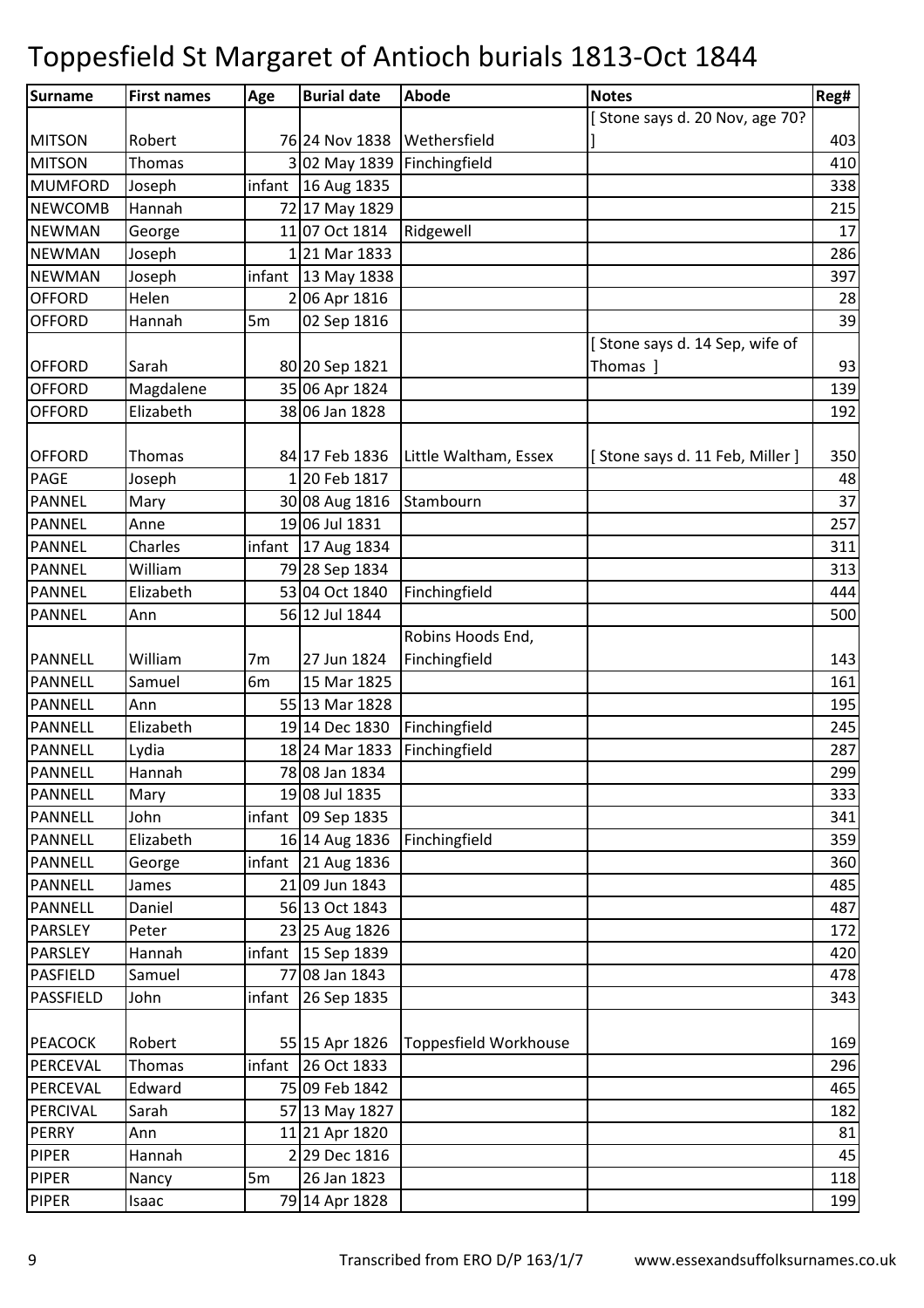| Surname         | <b>First names</b> | Age    | <b>Burial date</b>         | <b>Abode</b>                | <b>Notes</b>                  | Reg# |
|-----------------|--------------------|--------|----------------------------|-----------------------------|-------------------------------|------|
| <b>PIPER</b>    | Mary               |        | 22 25 Jul 1834             |                             |                               | 309  |
| <b>PRIOR</b>    | <b>Betsey</b>      | 2w     | 23 Jan 1822                |                             |                               | 102  |
| <b>PURKISS</b>  | Louisa             |        | 19 02 Aug 1833             |                             |                               | 293  |
| <b>PURKISS</b>  | Elizabeth          |        | 74 22 May 1834             |                             |                               | 307  |
| <b>PURKISS</b>  | Charles            |        | infant $\vert$ 03 Sep 1837 |                             |                               | 383  |
| <b>PURKISS</b>  | James              |        | 81 28 Jan 1844             |                             |                               | 492  |
| QUY             | George             |        | 69 08 Dec 1839             |                             |                               | 425  |
| QUY             | Mary               |        | 93 17 Nov 1843             |                             |                               | 489  |
| <b>RADLEY</b>   | William            |        | 75 30 Aug 1832             |                             |                               | 277  |
| <b>REED</b>     | Martha             |        | 22 21 Nov 1819             |                             |                               | 75   |
| REED            | Hannah             |        | 30 01 May 1828             |                             |                               | 201  |
| <b>REED</b>     | Stephen            |        | 65 05 Mar 1839             |                             |                               | 405  |
| <b>REED</b>     | James              |        | 49 16 Feb 1840             |                             |                               | 429  |
| RIDGWELL        | George             |        | 8 13 Mar 1826              |                             |                               | 168  |
| RIDGWELL        | Thomas             | 33w    | 11 Feb 1831                |                             |                               | 250  |
| <b>RIDGWELL</b> | Charlotte          |        | 26 06 Mar 1831             |                             |                               | 251  |
| <b>RUGGLES</b>  | Mary               |        | 32 14 Apr 1813             |                             | Wife of John Ruggles          | 1    |
| <b>RUGGLES</b>  | Rebecca            |        | 89 05 Feb 1815             | <b>Toppesfield Chaseway</b> |                               | 19   |
| <b>RUGGLES</b>  | Mary               |        | 64 11 Dec 1816             |                             |                               | 44   |
| <b>RUGGLES</b>  | James              |        | 47 04 May 1823             |                             |                               | 122  |
| <b>RUGGLES</b>  | Isaac              |        | 15 05 Sep 1824             |                             |                               | 148  |
|                 |                    |        |                            |                             |                               |      |
| <b>RUGGLES</b>  | George Walker      |        | $infant$ 01 Aug 1828       |                             |                               | 205  |
| <b>RUGGLES</b>  | John               |        | 49 22 May 1829             |                             |                               | 217  |
| <b>RUGGLES</b>  | John               |        | 80 15 Jul 1829             |                             |                               | 222  |
| <b>RUGGLES</b>  | Elizabeth          |        | 22 18 Apr 1831             |                             |                               | 253  |
| <b>RUGGLES</b>  | James              |        | 82 07 Aug 1831             |                             |                               | 262  |
| <b>RUGGLES</b>  | Eliza              |        | infant 21 Aug 1831         |                             |                               | 263  |
| <b>RUGGLES</b>  | George             |        | 17 07 Jun 1832             |                             |                               | 274  |
| <b>RUGGLES</b>  | Ann                |        | 58 04 Jan 1835             |                             |                               | 320  |
| RUGGLES         | Mary               | infant | 16 Mar 1835                |                             |                               | 326  |
| <b>RUGGLES</b>  | Emma               | infant | 24 Apr 1839                |                             |                               | 408  |
| <b>RUGGLES</b>  | Daniel             | infant | 02 Jun 1839                |                             |                               | 413  |
| <b>RUGGLES</b>  | George             |        | 1 19 Jun 1842              |                             |                               | 472  |
|                 |                    |        |                            |                             |                               |      |
| <b>RUSSEL</b>   | Thomas             |        | 76 19 Jul 1815             | Gt Yeldham Weybridge        |                               | 22   |
| <b>RUSSELL</b>  | Sarah              |        | 12 19 Mar 1828             |                             |                               | 196  |
| <b>RUSSELL</b>  | Martha             |        | 89 19 Oct 1828             | <b>Gt Yeldham</b>           |                               | 208  |
| <b>RUSSELL</b>  | Sophia             |        | 42 26 Aug 1835             |                             |                               | 340  |
| <b>SANDFORD</b> | Alice              |        | 90 03 Feb 1829             |                             |                               | 211  |
| SAVILL          | Henry              |        | 46 06 Jan 1836             |                             |                               | 348  |
|                 |                    |        |                            |                             | [Stone says d. 9 Dec, wife of |      |
| <b>SHELLEY</b>  | Sarah              |        | 77 16 Dec 1843             | Stambourne                  | Phillip of Ridgewell ]        | 491  |
| <b>SMEE</b>     | Hannah             | infant | 07 Jul 1831                |                             |                               | 258  |
| <b>SMEE</b>     | Henry              |        | 42 24 Jul 1835             |                             |                               | 336  |
| SMEE            | Edward             |        | 17 11 Mar 1836             |                             |                               | 351  |
| <b>SMEE</b>     | Susan              |        | 25 02 Jul 1839             |                             |                               | 414  |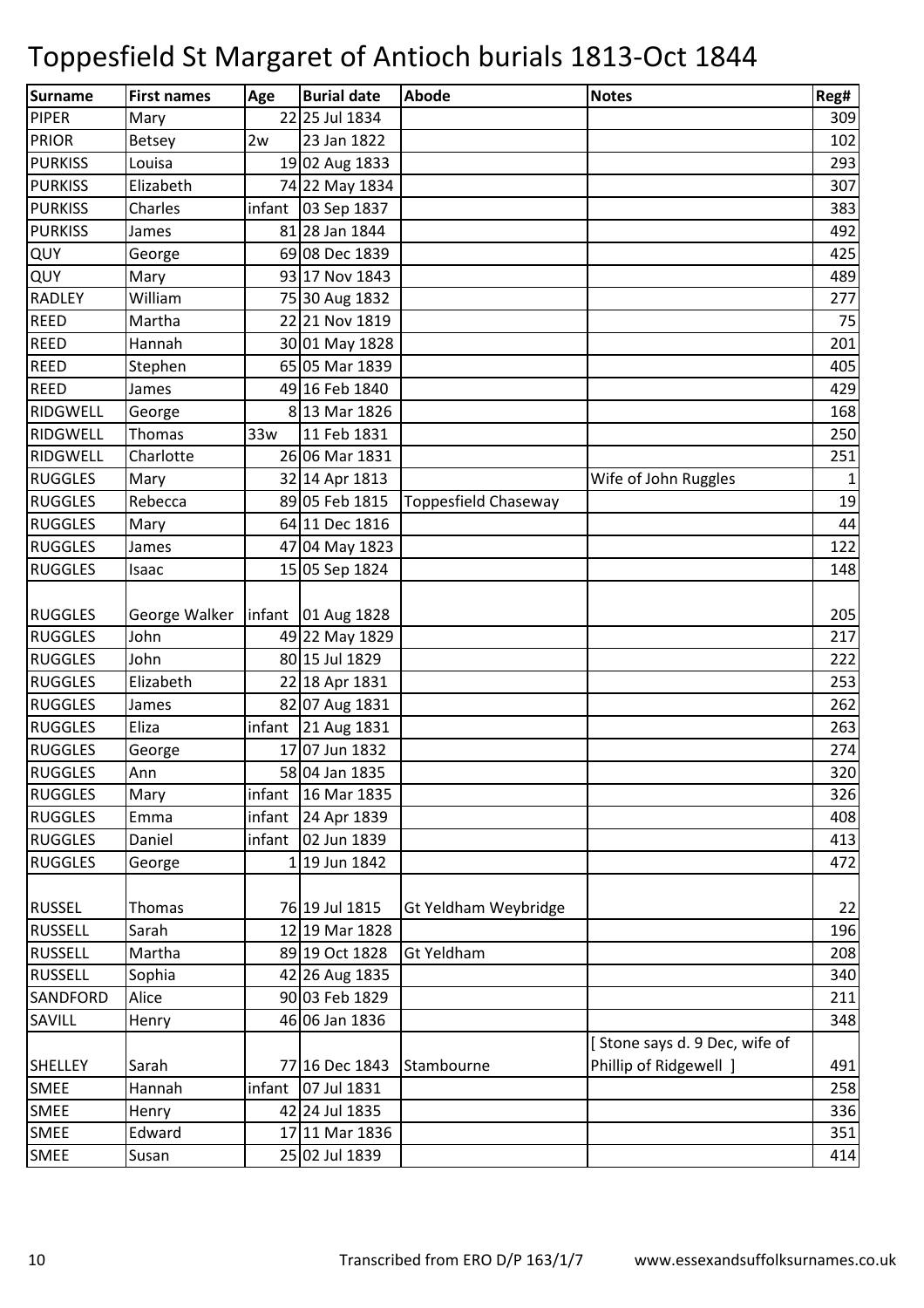| <b>Surname</b>  | <b>First names</b>  | Age    | <b>Burial date</b>   | <b>Abode</b>      | <b>Notes</b>                    | Reg# |
|-----------------|---------------------|--------|----------------------|-------------------|---------------------------------|------|
|                 |                     |        |                      |                   | [Stone says d. 27 July, age 56, |      |
|                 |                     |        |                      |                   | same stone as husband George    |      |
| <b>SMITH</b>    | Mary                |        | 57 04 Aug 1822       |                   |                                 | 110  |
| <b>SMITH</b>    | Elizabeth           |        | 10 26 Jan 1823       |                   |                                 | 117  |
| <b>SMITH</b>    | Lewis               |        | 10 09 Sep 1824       |                   |                                 | 149  |
|                 |                     |        |                      |                   | [Stone says d. 3 Dec, wife of   |      |
| <b>SMITH</b>    | Hannah              |        | 38 11 Dec 1824       |                   | George ]                        | 153  |
| <b>SMITH</b>    | George              |        | 65 29 Feb 1828       |                   | [Stone says d. 25 Feb ]         | 193  |
| <b>SMITH</b>    | Mary                |        | 41 27 Mar 1832       |                   |                                 | 270  |
| <b>SMITH</b>    | Charlotte           |        | 16 03 Sep 1833       |                   |                                 | 295  |
| <b>SMITH</b>    | <b>Edward Slade</b> |        | 3 16 Oct 1837        |                   |                                 | 385  |
| <b>SMITH</b>    | John                |        | 49 07 Aug 1839       |                   |                                 | 416  |
| <b>SMITH</b>    | James               |        | 5 05 Apr 1844        |                   |                                 | 495  |
| SNEEZUM         | Mary                |        | 87 01 Nov 1819       |                   |                                 | 74   |
| SNEEZUM         | Joseph              | infant | 12 Jun 1822          | <b>Gt Yeldham</b> |                                 | 107  |
|                 |                     |        |                      |                   |                                 |      |
| <b>STEWARD</b>  | Thomas              |        | 85 22 Feb 1820       | Sible Hedingham   | [Stone says d. 17 Feb, age 83]  | 77   |
|                 |                     |        |                      |                   |                                 |      |
|                 |                     |        |                      |                   | [Stone says d. 29 June, same    |      |
| <b>STEWARD</b>  | Joseph              |        | 52 04 Jul 1822       |                   | stone as father Thomas ]        | 108  |
| <b>STEWARD</b>  | Henry               |        | 101 Nov 1833         | Sible Hedingham   |                                 | 297  |
|                 |                     |        |                      |                   |                                 |      |
|                 |                     |        |                      |                   | From stone of husband John,     |      |
| <b>STEWARD</b>  | Sarah               |        | 88 * Jun 1836        |                   | badly eroded. Not in PRs.       |      |
|                 |                     |        |                      |                   | [Stone says d. 17 Dec, age 31,  |      |
| <b>STEWARD</b>  | Catherine           |        | 30 27 Dec 1836       |                   | dtr Joseph + Ann ]              | 366  |
| <b>STEWARD</b>  | Ann                 |        | 70 07 Sep 1840       |                   |                                 | 440  |
|                 |                     |        |                      |                   | [Stone says d. 11 Jun, of Elms  |      |
| STEWARD         | John                |        | 76 17 Jun 1841       | Weathersfield     | Farm, Weathersfield ]           | 454  |
|                 |                     |        |                      |                   | [Stone says d. 9 July, dtr of   |      |
|                 |                     |        |                      |                   | Edward + Sarah Stock of         |      |
|                 |                     |        |                      |                   | Bocking, same stone as Sarah    |      |
| <b>STOCK</b>    | Sarah               |        | 24 13 Jul 1816       |                   | Offord ]                        | 35   |
| <b>SUCKLING</b> | Daniel              |        | 36 11 Jun 1833       |                   |                                 | 291  |
| <b>SUCKLING</b> | Thomas              |        | 121 Nov 1835         |                   |                                 | 346  |
| <b>SUCKLING</b> | William             |        | 17 12 Jun 1836       |                   |                                 | 356  |
| <b>SURRIDGE</b> | John                |        | 28 06 Apr 1828       |                   |                                 | 198  |
| <b>SURRIDGE</b> | Patience            |        | 69 07 May 1837       |                   |                                 | 375  |
| <b>TARBIN</b>   | George              |        | 26 31 Jul 1821       |                   |                                 | 90   |
| <b>TARBIN</b>   | George              |        | infant   13 Jul 1822 |                   |                                 | 109  |
| <b>TARBIN</b>   | William             |        | 42 11 May 1828       |                   |                                 | 202  |
| <b>TARBIN</b>   | Ann                 |        | 27 22 Aug 1830       |                   |                                 | 242  |
| <b>TARBIN</b>   | Mary                |        | 20 11 Aug 1833       |                   |                                 | 294  |
| <b>TARBIN</b>   | Mary                |        | 28 23 Feb 1834       |                   |                                 | 303  |
| <b>TARBIN</b>   | Eliza               |        | infant 16 Mar 1834   |                   |                                 | 304  |
| <b>TARBIN</b>   | Susanna             |        | 74 20 Aug 1837       |                   |                                 | 380  |
| <b>TARBIN</b>   | Elizabeth           |        | 60 31 Dec 1837       |                   |                                 | 389  |
| <b>TARBIN</b>   | Susan               |        | 57 16 Nov 1839       |                   |                                 | 423  |
| <b>TARBIN</b>   | Maria               |        | 3 16 Jan 1842        |                   |                                 | 463  |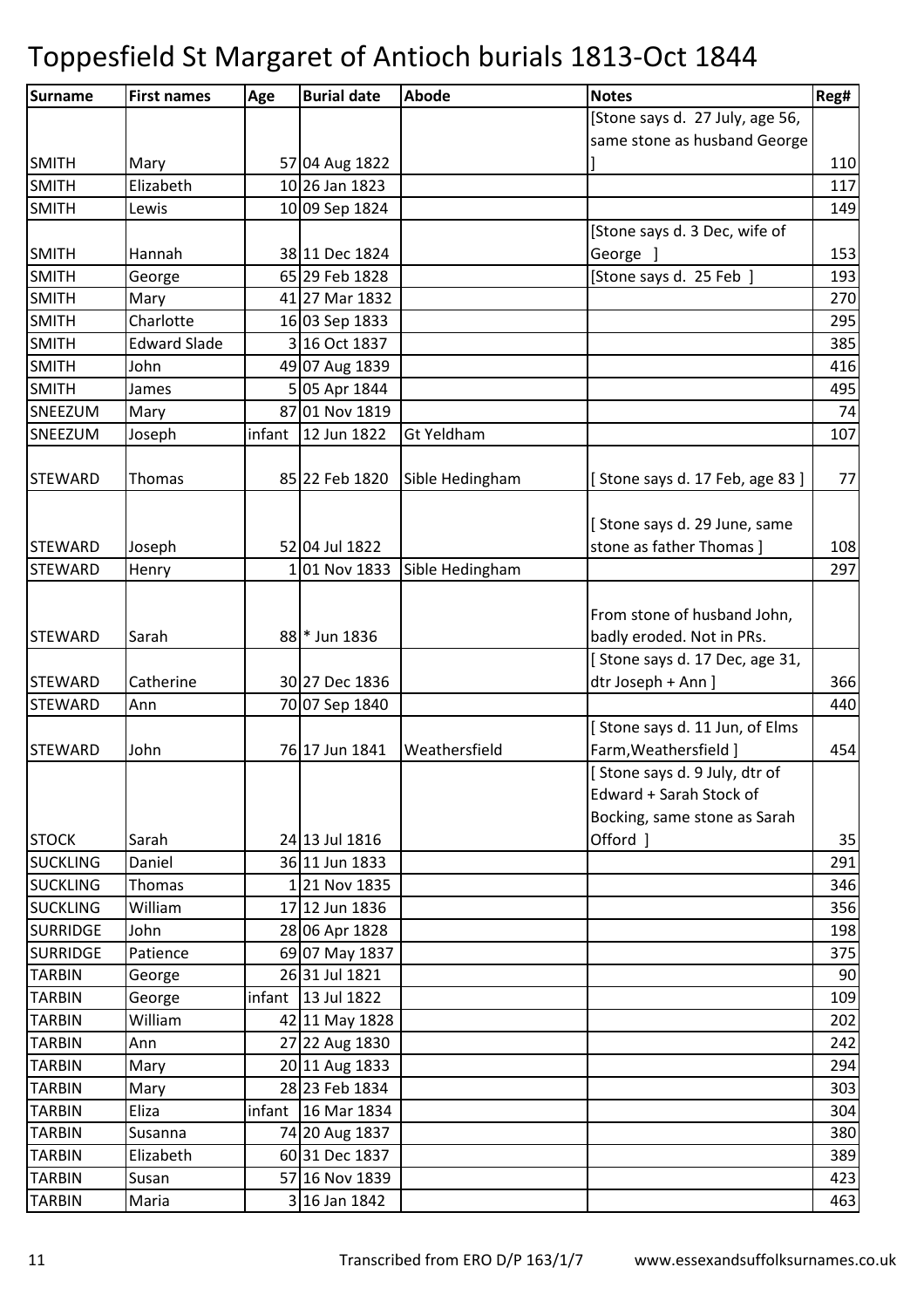| Surname          | <b>First names</b> | Age    | <b>Burial date</b>   | Abode                          | <b>Notes</b>               | Reg# |
|------------------|--------------------|--------|----------------------|--------------------------------|----------------------------|------|
| <b>TARBIN</b>    | Charles            |        | 18 22 Apr 1842       |                                |                            | 468  |
| <b>TARBIN</b>    | James              |        | 18 02 Apr 1843       |                                |                            | 482  |
| <b>TARBIN</b>    | Elizabeth          |        | 15 02 Apr 1843       |                                |                            | 483  |
| <b>TEADER</b>    | John               |        | 42 25 Sep 1815       |                                |                            | 23   |
| <b>TEADER</b>    | John               |        | 82 11 Sep 1820       | <b>Bocking</b>                 |                            | 84   |
| <b>TEADER</b>    | Cole Haris?        |        | 1431 Jul 1824        |                                |                            | 146  |
| <b>TEADER</b>    | Joseph             | infant | 18 Jul 1828          |                                |                            | 204  |
| <b>TEADER</b>    | Hannah             |        | infant   11 Dec 1834 |                                |                            | 318  |
| <b>TEADER</b>    | Elienor            |        | 46 11 Aug 1844       |                                |                            | 501  |
| <b>TURPIN</b>    | Joseph             |        | 81 31 Aug 1826       | <b>Gt Yeldham</b>              |                            | 173  |
| <b>TYLER</b>     | George             |        | 77 02 Sep 1817       |                                |                            | 52   |
| <b>TYLER</b>     | Mary               |        | 81 27 Jan 1820       |                                |                            | 76   |
| <b>VILATE</b>    | William            |        | 24 20 May 1837       |                                |                            | 377  |
| <b>VILATE</b>    | Benjamin           |        | 21 29 May 1839       |                                |                            | 412  |
| <b>VILATE</b>    | Elizabeth          |        | 25 07 Sep 1840       |                                |                            | 441  |
| <b>VILATE</b>    | George             | infant | 21 Jul 1842          |                                |                            | 476  |
| <b>VILATE</b>    | Mary               |        | 23 28 Apr 1844       |                                |                            | 496  |
| <b>VILETT</b>    | Susan              |        | 45 03 Jul 1842       |                                | [With Vilate ?].           | 473  |
| <b>WALLS</b>     | Sarah              |        | 25 07 Jul 1824       |                                |                            | 144  |
| <b>WALSH</b>     | John               |        | 21 04 Aug 1831       |                                | [For Wash ?].              | 261  |
| <b>WALSH</b>     | Thomas             |        | 23 27 Aug 1843       |                                | [For Wash ?].              | 486  |
| <b>WALTERS</b>   | James              |        | 60 14 Aug 1813       | Toppesfield Causeway           |                            | 5    |
| <b>WARTERS</b>   | Susan              |        | 88 15 Oct 1843       |                                |                            | 488  |
| <b>WASH</b>      | Harriet            |        | 12 14 Sep 1823       | Sible Hedingham                |                            | 130  |
| <b>WASH</b>      | James              |        | 77 15 Feb 1834       |                                |                            | 301  |
| <b>WASH</b>      | Charles            |        | 11 03 Jul 1836       |                                |                            | 357  |
| <b>WASH</b>      | Elizabeth          |        | 52 24 Apr 1838       |                                |                            | 396  |
|                  |                    |        |                      |                                |                            |      |
| <b>WASH</b>      | William Firmin     |        | infant   03 Nov 1839 |                                |                            | 422  |
| <b>WASH</b>      | Mary               |        | 77 09 Jan 1842       |                                |                            | 462  |
| <b>WASH</b>      | Charlotte          |        | 6 14 Mar 1844        |                                |                            | 494  |
| <b>WEBB</b>      | William            | 8m     | 29 Mar 1822          |                                |                            | 104  |
| <b>WEBB</b>      | Thomas             |        | 63 09 Nov 1836       |                                |                            | 364  |
| <b>WHITE</b>     | Henry              | infant | 19 Aug 1827          |                                |                            | 186  |
| WILETE?          | John               |        | 82 07 Dec 1835       |                                | [For Vilate or Willett ?]. | 347  |
| <b>WILKINSON</b> | Samuel             |        | 2 08 Jul 1827        |                                |                            | 184  |
| <b>WILKINSON</b> | Amelia             |        | 38 13 Nov 1831       |                                |                            | 266  |
| <b>WILLSHER</b>  | Thomas             |        | 66 30 Nov 1839       |                                | [Stone says d. 21 Nov ]    | 424  |
| <b>WISEMAN</b>   | Thomas             | 6m     | 26 Mar 1830          |                                |                            | 235  |
| <b>WISEMAN</b>   | Elizabeth          |        | 29 26 Oct 1834       |                                |                            | 316  |
| <b>WRIGHT</b>    | William            |        | 83 22 Apr 1814       |                                |                            | 8    |
| <b>WRIGHT</b>    | Sarah              |        | 74 24 Apr 1816       |                                |                            | 29   |
| <b>WRIGHT</b>    | George             |        |                      | 53 10 May 1816 Sible Hedingham |                            | 31   |
| <b>WRIGHT</b>    | William            |        | 34 27 Aug 1824       |                                |                            | 147  |
| <b>WRIGHT</b>    | William            |        | 82 03 Jan 1830       |                                |                            | 229  |
| <b>WRIGHT</b>    | William            |        | 79 22 Oct 1836       |                                |                            | 362  |
| <b>WRIGHT</b>    | Anne               |        | 75 09 Oct 1844       |                                |                            | 503  |
| <b>WYBREW</b>    | Ann                |        | 60 08 Jun 1822       |                                |                            | 106  |
| <b>WYBREW</b>    | John               |        | 87 27 May 1831       |                                |                            | 254  |